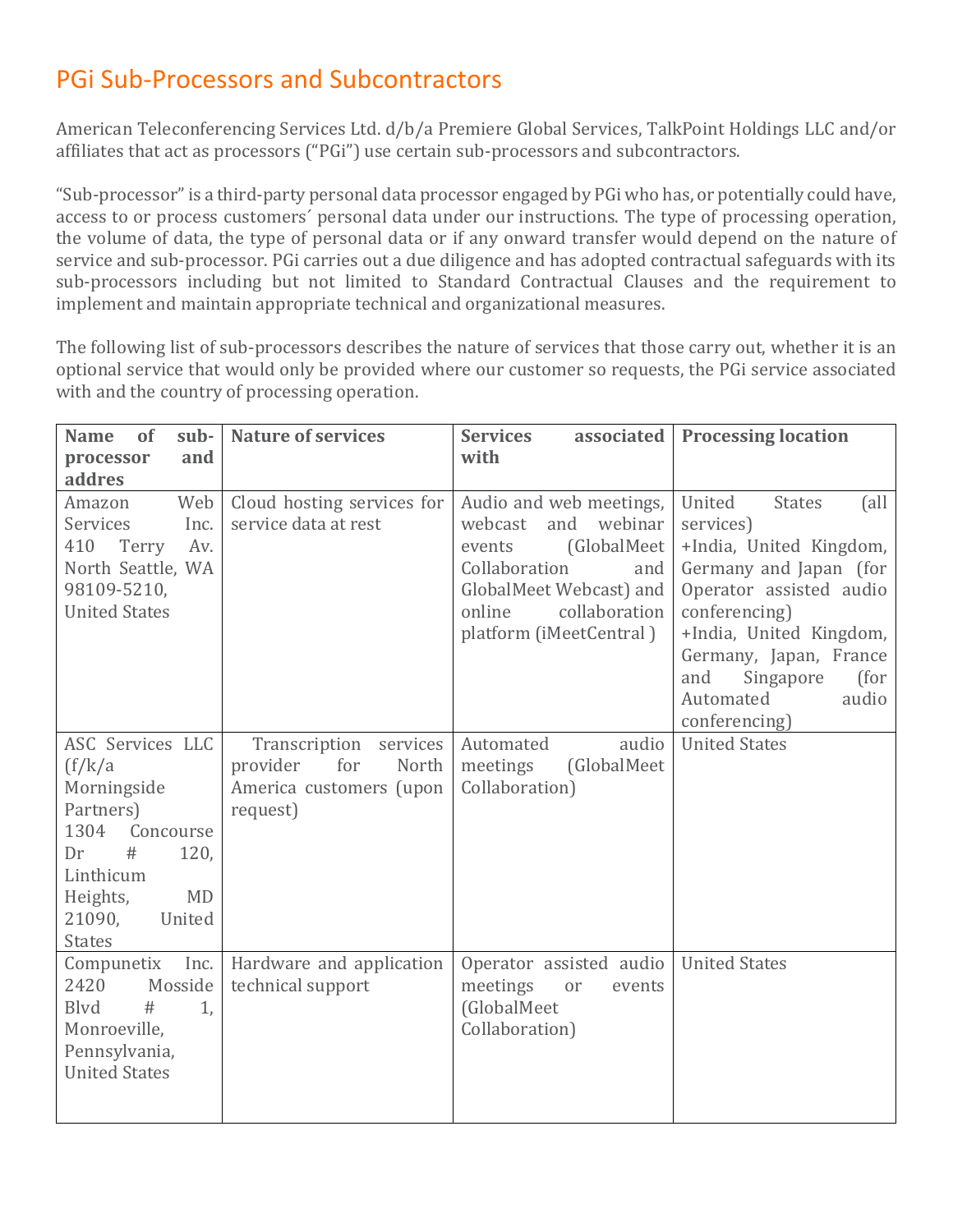| Conference<br>America<br>Inc.<br>7079<br>University<br>Montgomery,<br>Ct,<br>AL 36117, United<br><b>States</b>                                          | Audio conference service<br>provider<br>used<br>when<br>network overflow                                                                                                       | Operator assisted audio<br>meetings<br>or<br>events<br>(GlobalMeet<br>Collaboration)                                                                                                   | <b>United States</b>                                                  |
|---------------------------------------------------------------------------------------------------------------------------------------------------------|--------------------------------------------------------------------------------------------------------------------------------------------------------------------------------|----------------------------------------------------------------------------------------------------------------------------------------------------------------------------------------|-----------------------------------------------------------------------|
| Cybage<br>Software<br>Pvt.<br>Ltd.<br>Cybage<br>Towers,<br>Survey<br>No.<br>$13A/1+2+3/1,$<br>Wadgaon<br>Sheri,<br>Pune,<br>Maharashtra,<br>India       | Network<br>Monitoring,<br>categorization, triage and<br>escalation of problems,<br>event<br>management,<br>escalation support, system<br>reporting<br>and<br>record<br>keeping | Audio and web meetings<br>(GlobalMeet<br>Collaboration)                                                                                                                                | India                                                                 |
| 6C,<br>LLC<br>Dura<br>6Connex<br>d/b/a<br>425 Soledad St Ste<br>500, San Antonio,<br>78205-1559<br>TX,<br><b>United States</b>                          | Managed virtual<br>event<br>platform (upon request)                                                                                                                            | Webcast<br>events<br>(GlobalMeet Webcast)                                                                                                                                              | <b>United States</b>                                                  |
| FIVE9<br>Inc.<br>4000<br>Executive<br>Pkwy #400, San<br>Ramon, California,<br><b>United States</b>                                                      | Inbound customer service<br>call processing for Support<br>calls.                                                                                                              | Audio and web meetings,<br>webinar<br>webcast<br>and<br>(GlobalMeet<br>events<br>Collaboration<br>and<br>GlobalMeet Webcast) and<br>online<br>collaboration<br>platform (iMeetCentral) | United<br><b>States</b><br>and<br>Philippines                         |
| Flatfile<br>Inc.<br>1624<br>Market  <br>Street Suite 202<br>PMB 9138 Denver<br>CO 80202, United<br><b>States</b>                                        | File<br>and<br>data<br>import<br>onboarding<br>software<br>solution provider                                                                                                   | Webcasting                                                                                                                                                                             | <b>United States</b>                                                  |
| Vroman Systems,<br>d/b/a<br>Inc.<br>Formsite<br>5202 Washington<br>St,<br>Ste<br>11,<br>Downers<br>Grove,<br>Illinois<br>60515,<br><b>United States</b> | Online<br>order<br>forms<br>provider                                                                                                                                           | Webcasting                                                                                                                                                                             | 218<br>P <sub>O</sub><br>Box<br>Downers Grove, IL 60515<br><b>USA</b> |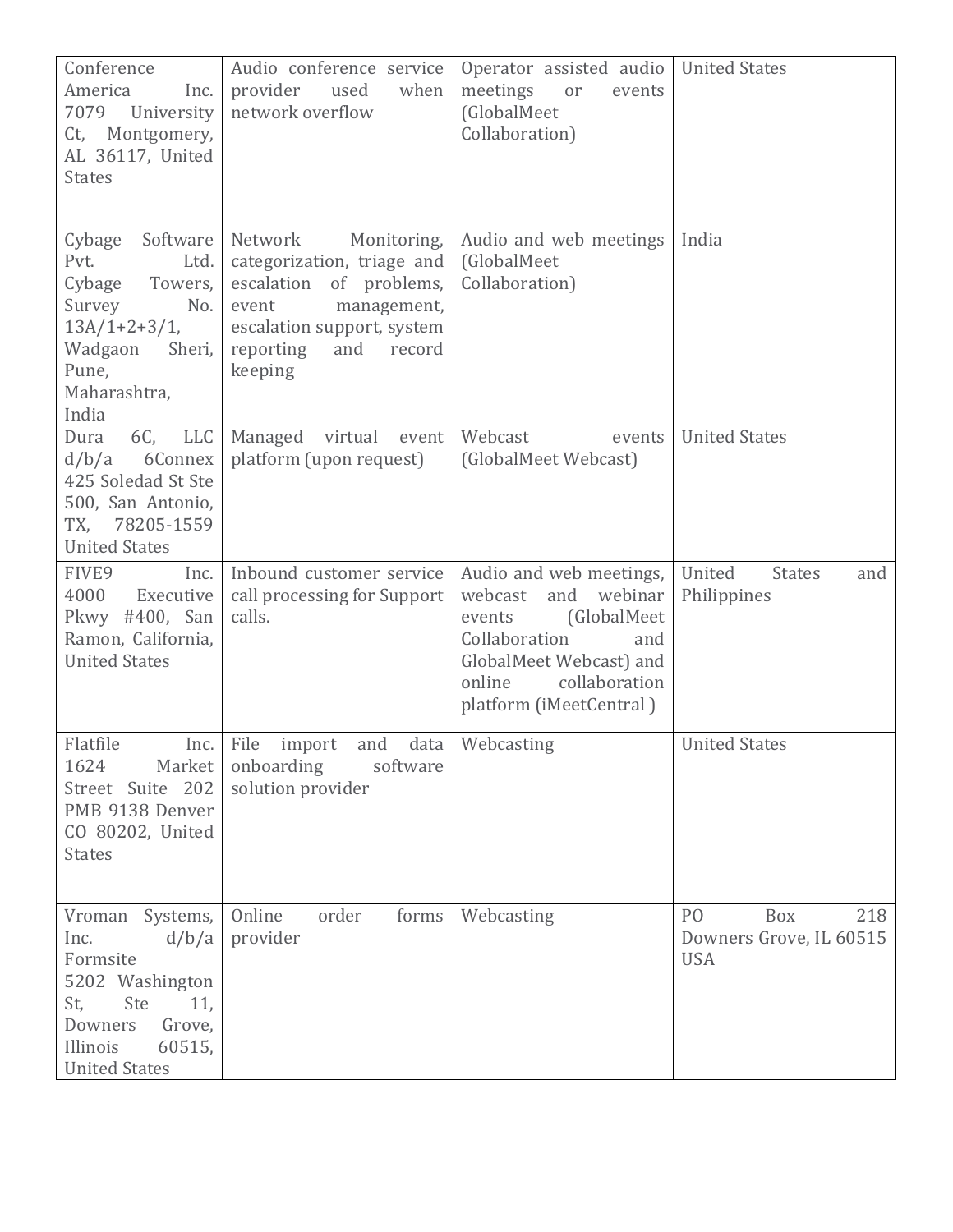| GlobalLingo<br>Ltd<br>500<br>North<br>Michigan Avenue,<br>Suite 600, Chicago,<br>United<br>Illinois,<br><b>States</b>                     | Transcription<br>services<br>provider for customers<br>worlwide (upon request)                          | Operator assisted audio<br>meetings and webcast<br>events<br>(GlobalMeet)<br>Collaboration<br>and<br>GlobalMeet Webcast) | Translators<br>be<br>can<br>located globablly in the<br>United States, Europe and<br>Asia Pacific depending on<br>language selected |
|-------------------------------------------------------------------------------------------------------------------------------------------|---------------------------------------------------------------------------------------------------------|--------------------------------------------------------------------------------------------------------------------------|-------------------------------------------------------------------------------------------------------------------------------------|
| Hive Streaming AB<br>Franzéngatan<br>5,<br>112 51 Stockholm,<br>Sweden                                                                    | Content Delivery Network<br>provider and customer<br>(upon<br>service<br>support<br>request)            | Webcast<br>events<br>(GlobalMeet Webcast)                                                                                | Sweden                                                                                                                              |
| IU GlobeLink LLC<br>802 S Tejon St,<br>Colorado Springs,<br>Colorado, United<br><b>States</b>                                             | Simultaneous translation<br>services provided on PGi's<br>premises (upon request)                       | Operator assisted audio<br>meetings<br>or<br>events<br>(GlobalMeet<br>Collaboration)                                     | <b>United States</b>                                                                                                                |
| Media<br>Lightface<br>Inc.<br>SW 96TH<br>4220<br>Miami,<br>FL<br>Ave.<br>33165-5109,<br><b>United States</b>                              | production<br>Event<br>operators that may assist<br>globally and audio visual<br>support (upon request) | Webcast<br>events<br>(GlobalMeet Webcast)                                                                                | <b>United States</b>                                                                                                                |
| Peak Pro Staffing<br>Inc<br>10901<br>W<br>84th<br>Terrace,<br>Lenexa,<br>Kansas<br>66214<br><b>United States</b>                          | Operator greeted entry<br>answering line                                                                | Operator assisted audio   United States<br>conferencing                                                                  |                                                                                                                                     |
| ProInnovation<br>Productions, LLC<br>9 Sand Park Rd,<br>Ste 3, Cedar Grove,<br><b>New</b><br>Jersey,<br>07009,<br>United<br><b>States</b> | Event<br>production<br>operators that may assist<br>globally (upon request)                             | Webcast<br>events<br>(GlobalMeet Webcast)                                                                                | <b>United States</b>                                                                                                                |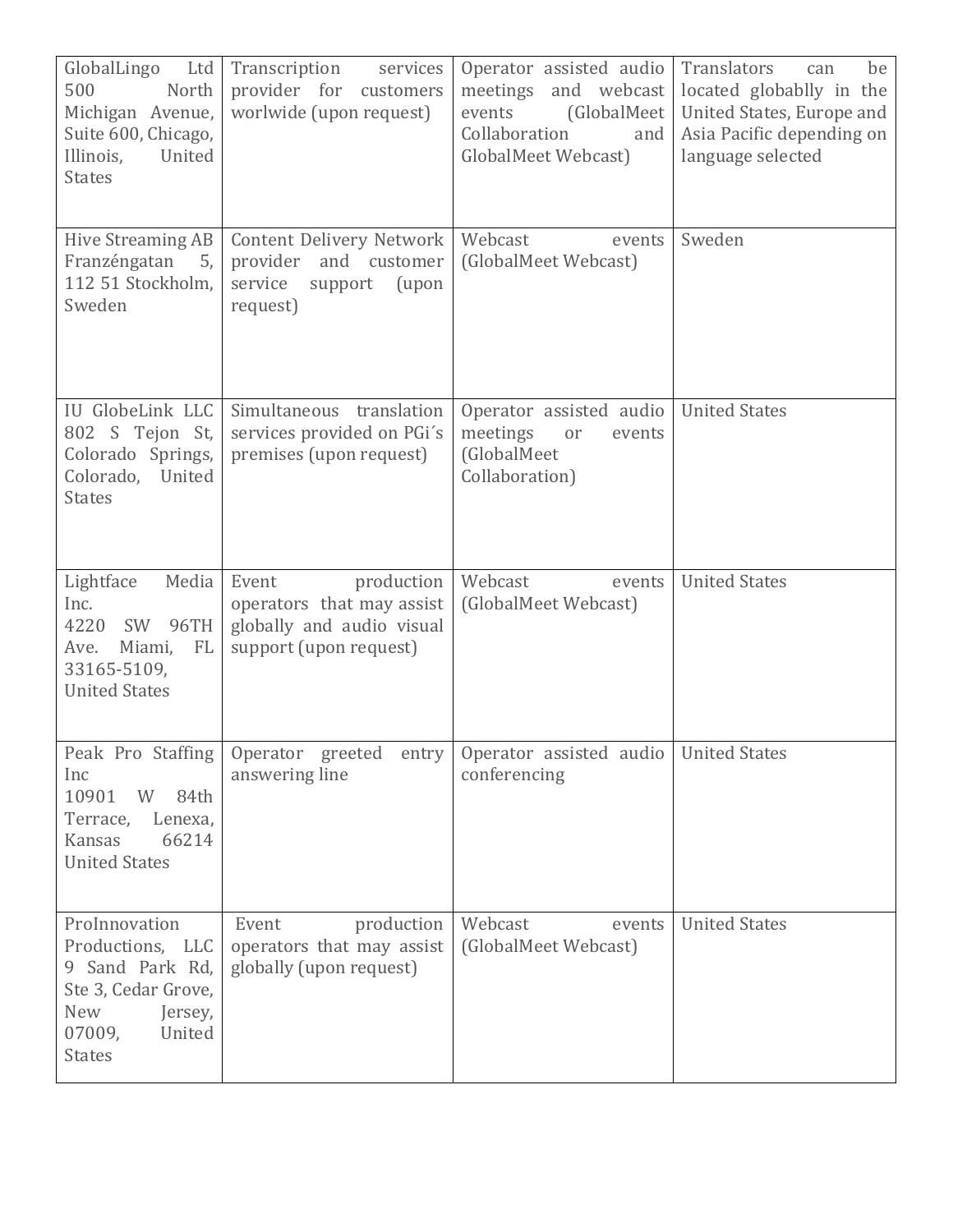| Salesforce.com Inc<br>1 Market St #300,<br>Franciso,<br>San<br>California, United<br><b>States</b>                         | Global enterprise CRM<br>system and cloud hosting<br>services                                                           | Audio and web meetings,<br>and webinar<br>webcast<br>(GlobalMeet)<br>events<br>Collaboration<br>and<br>GlobalMeet Webcast) and<br>online<br>collaboration<br>platform (iMeetCentral) | <b>United States</b>                                                                                                                                                                                                                                                                                                                                                                                                                                                                                                       |
|----------------------------------------------------------------------------------------------------------------------------|-------------------------------------------------------------------------------------------------------------------------|--------------------------------------------------------------------------------------------------------------------------------------------------------------------------------------|----------------------------------------------------------------------------------------------------------------------------------------------------------------------------------------------------------------------------------------------------------------------------------------------------------------------------------------------------------------------------------------------------------------------------------------------------------------------------------------------------------------------------|
| Scribe<br>Software<br>Corp<br>150 Dow Street<br>Suite<br>5<br>Manchester,<br><b>NH</b><br>03101<br>United<br><b>States</b> | Integration<br>platform<br>provider that allows our<br>APIs to interface with third<br>party CRM APIs (upon<br>request) | Webcast<br>events<br>(GlobalMeet Webcast)                                                                                                                                            | <b>United States</b>                                                                                                                                                                                                                                                                                                                                                                                                                                                                                                       |
| Streamlined<br>Communications<br>Ltd.<br>100<br>Church St.<br>800, New<br>Suite<br>York<br>10007,<br><b>United States</b>  | In-country<br>event<br>production<br>operators<br>(upon request)                                                        | Webcast<br>events<br>(GlobalMeet Webcast)                                                                                                                                            | Event<br>Operators<br>- U.S.: 260 Peach Street<br>NW, Suite 2200 Atlanta<br>GA<br>-U.K.:100 Pall Mall St<br>James London SW1Y 5NQ<br>-Singapore:<br>$\mathbf{1}$<br>Raffles<br>Place Tower 2, #20-61<br>Singapore<br>048616<br>-Hong Kong: $15/F$ , $100$<br>QRC<br>Queens<br>Road<br>Central,<br>Hong<br>Kong<br>-Japan: Hoshino Building<br>3F,<br>$8-11-10$ ,<br>Nishi-<br>Shinjuku,<br>Shinjuku-ku,<br>Tokyo,<br>160-0023<br>-Australia: 2 Park Street<br>Citigroup Building Level<br>13, Sydney 2000 NSW<br>Australia |
| The<br>Telemarketing<br>Company<br>Ltd<br>26 & 27 Regency<br>Square, Brighton<br>BN1 2FH, United<br>Kingdom                | Event<br>production<br>operators that may assist<br>globally (upon request)                                             | Webcast<br>events<br>(GlobalMeet Webcast)                                                                                                                                            | <b>United Kingdom</b>                                                                                                                                                                                                                                                                                                                                                                                                                                                                                                      |
| Schaaf<br>Media<br>Group, Inc. $d/b/a$<br>TScribe<br>2675<br>Forest St, Denver,<br>CO, 80207-3245<br><b>United States</b>  | Transcription<br>services<br>(upon request)                                                                             | Webcast<br>events<br>(GlobalMeet Webcast)                                                                                                                                            | <b>United States</b>                                                                                                                                                                                                                                                                                                                                                                                                                                                                                                       |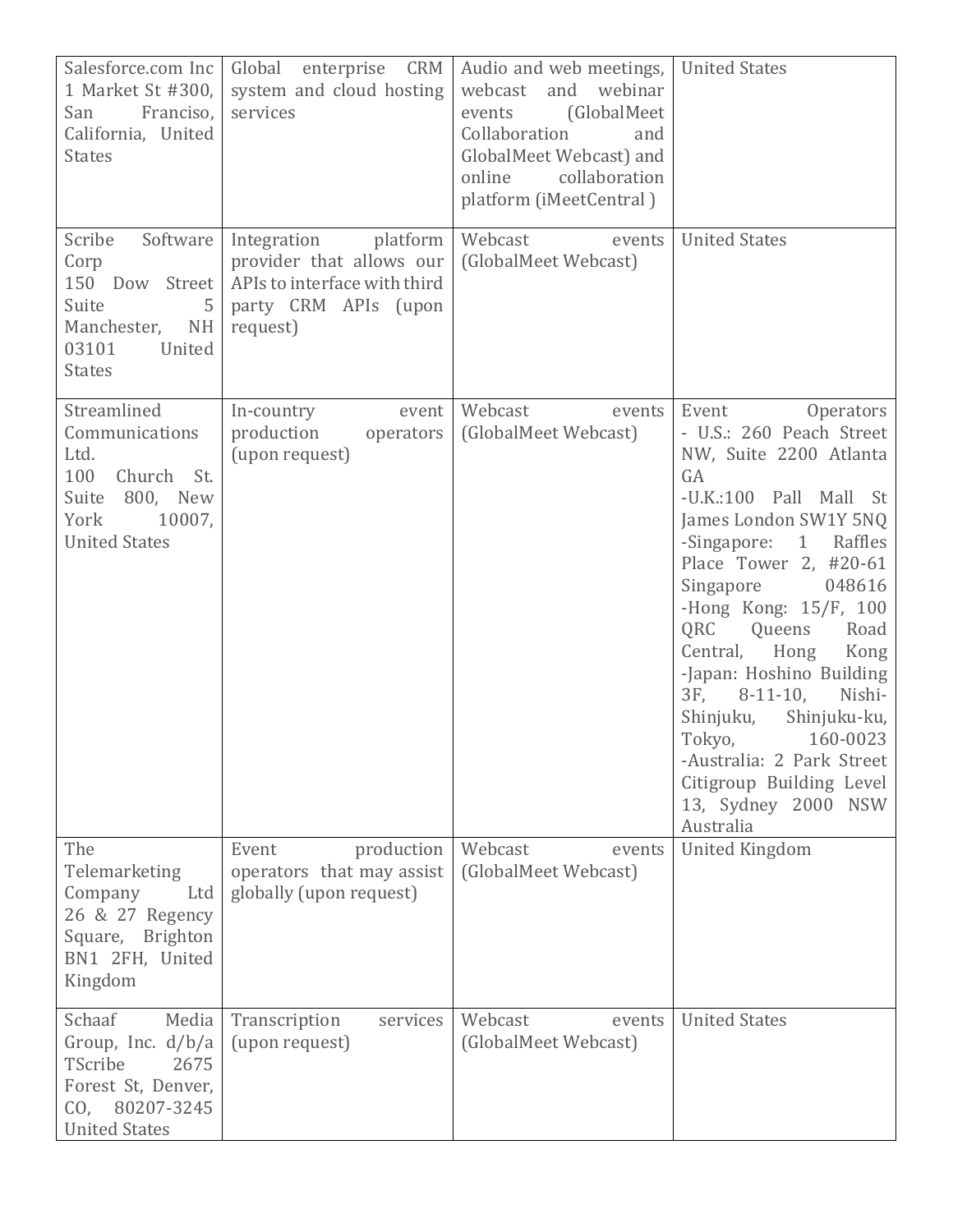| VideoKen<br>Inc.<br>157<br><b>Broadmead</b><br>Street Princeton,<br>NJ 08540 United<br><b>States</b>                                   | Indices generator provider<br>from the audio and video<br>streams (upon request) | Webcast<br>events<br>(GlobalMeet Webcast)                                                                                                                                               | <b>United States</b> |
|----------------------------------------------------------------------------------------------------------------------------------------|----------------------------------------------------------------------------------|-----------------------------------------------------------------------------------------------------------------------------------------------------------------------------------------|----------------------|
| Solutions<br>VIQ<br>Net<br>d/b/a<br>Transcripts<br>3707 North<br>7th<br>Street Suite 320,<br>Phoenix, Arizona,<br><b>United States</b> | Transcription<br>services<br>provider for customers<br>(upon request)            | Operator assisted audio<br>meetings<br>or<br>events<br>(GlobalMeet<br>Collaboration)                                                                                                    | <b>United States</b> |
| Vonage<br>Business<br>Inc.<br>23 Main<br>Street,<br>Hoomdel,<br><b>New</b><br>United<br>Jersey,<br><b>States</b>                       | Inbound customer service<br>call processing for Support<br>calls.                | Audio and web meetings,<br>and<br>webinar<br>webcast<br>(GlobalMeet)<br>events<br>Collaboration<br>and<br>GlobalMeet Webcast) and<br>collaboration<br>online<br>platform (iMeetCentral) | <b>United States</b> |
| Workfront<br>Inc.<br>3301<br>N<br>Thanksgiving Way<br>#100, Lehi, UT<br>84043,<br>United<br><b>States</b>                              | Online proofing features<br>provider                                             | Online<br>collaboration<br>platform (iMeet Central)                                                                                                                                     | <b>United States</b> |
| Zendesk<br>Inc.<br>1019 Market St,<br>San Francisco, CA<br>94103,<br>United<br><b>States</b>                                           | Chat and<br>email service<br>provider                                            | collaboration<br>Online<br>platform (iMeet Central)                                                                                                                                     | <b>United States</b> |

"Subcontractors" are third parties that do not have access or are not instructed by PGi to process customers´ personal data but that PGi uses as subcontractors to assist in operations necessary to provide our services. The following also comprises the list of data centers where data is stored.

| of <sub>l</sub><br>Name<br>subcontractor | Nature of services                                                                            | Services associated with            | <b>Entity Country</b>                                                     |
|------------------------------------------|-----------------------------------------------------------------------------------------------|-------------------------------------|---------------------------------------------------------------------------|
| Data 102 LLC                             | Data center provider for<br>service data at rest                                              | Web<br>Audio<br>and<br>Conferencing | Tejon,<br>102<br>South<br>Springs,<br>Colorado<br>Colorado, United States |
| Digital Realty Inc.                      | Data center provider for<br>service data at rest Webcasting<br>(primary data center)          |                                     | New York, NY 10011,<br><b>United States</b>                               |
| Sirius<br>Computer<br>Solutions, Inc.    | Data center provider for<br>service data at rest (warm<br>failover with<br>back-up<br>copies) | Webcasting                          | Village,<br>Elk<br>Grove<br>IL.<br>60007, United States                   |